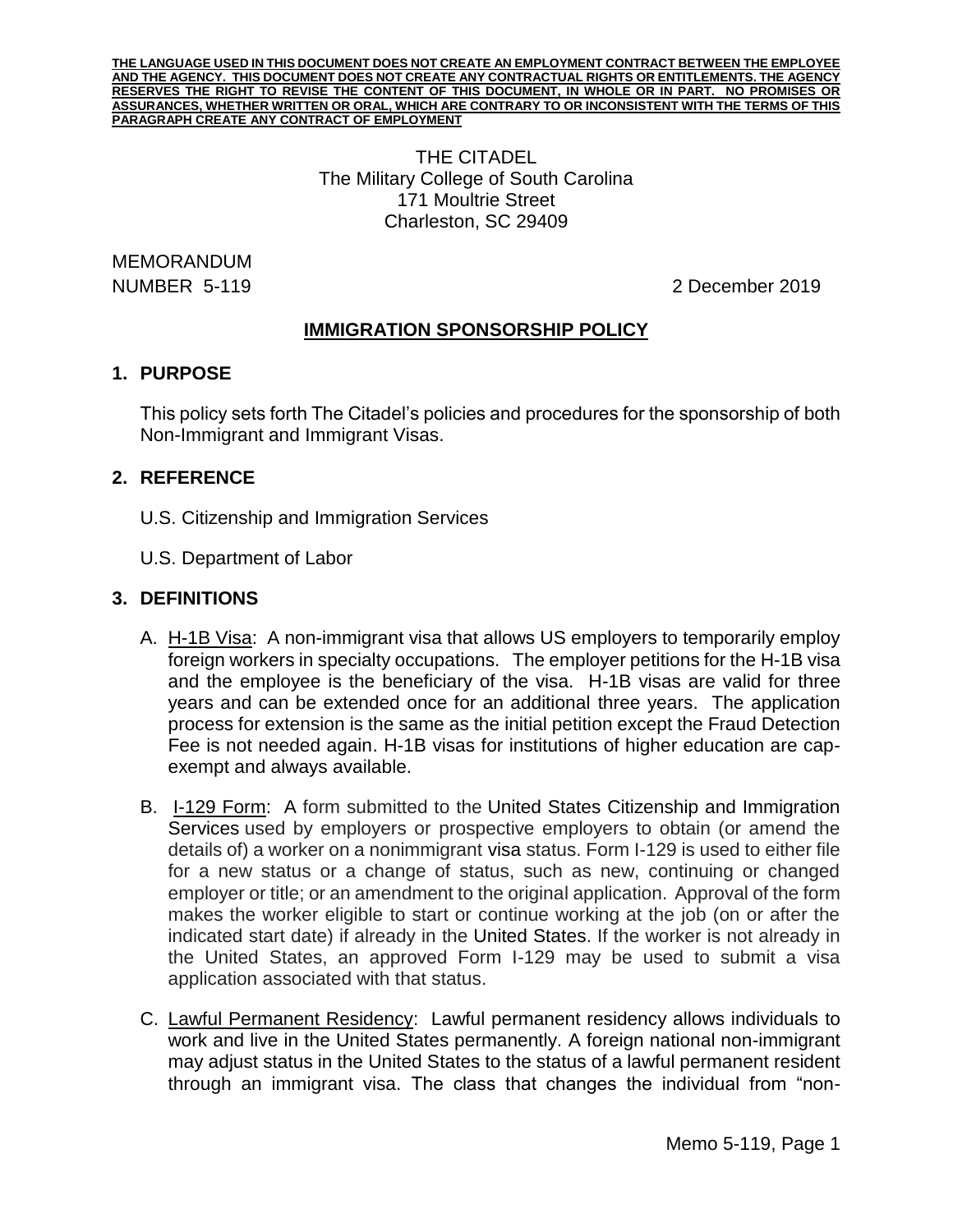immigrant" to "immigrant" status, allowing individuals to live and work permanently in the U.S. It is the first step towards citizenship.

- D. Program Electronic Review Management (PERM): The U.S. Department of Labor electronic labor certification system.
- E. Recruitment Report: A letter from the Hiring Official and/or Department Head which summarizes the recruitment efforts. The report details the selection process including name, result of submission, and specific reason for rejection as well as detailed information on those interviewed. The report will also attest to the qualifications of the selected applicant.
- F. Student and Exchange Visitor Information System (SEVIS): U.S. Immigration and Customs Enforcement program used to administer the Student and Exchange Visitor Program (SEVP).
- G. Student and Exchange Visitor Program (SEVP): A program within U.S. Immigration and Customs Enforcement, which is under the U.S. Department of Homeland Security, to manage foreign students and exchange visitors in the United States through the Student and Exchange Visitor Information System (SEVIS).
- H. TN Visa: A non-immigrant visa available only to citizens of Canada and Mexico who seek entry into the U.S. to engage in business activities at a professional level. Eligibility is established for Canadians through admission to the U.S. by presenting required documentation to a U.S. Customs and Border Protection officer at designated U.S. ports of entry or at a designated pre-clearance/pre-flight inspection station. Eligibility is established for Mexican nationals through the United States consulate in Mexico City.TN visas are valid for three years and can be extended once for an additional three years.

#### **4. POLICY**

The Citadel, at its sole discretion, may file a non-immigrant or immigrant visa petition for a full-time permanent employee.

It shall be the responsibility of each Department Head and/or Hiring Official to determine that the provisions of this policy are administered in the best interest of The Citadel. The Department Head must receive approval from the Provost/VP and Human Resources to initiate the immigration filing. It is recommended that departments begin the non-immigrant visa process six months in advance of the desired start date and the immigrant visa process no less than six months after the actual start date but no more than 12 months after the initial selection date. After Departmental eligibility confirmation and approvals are received, the Office of Human Resources will begin the application and submission.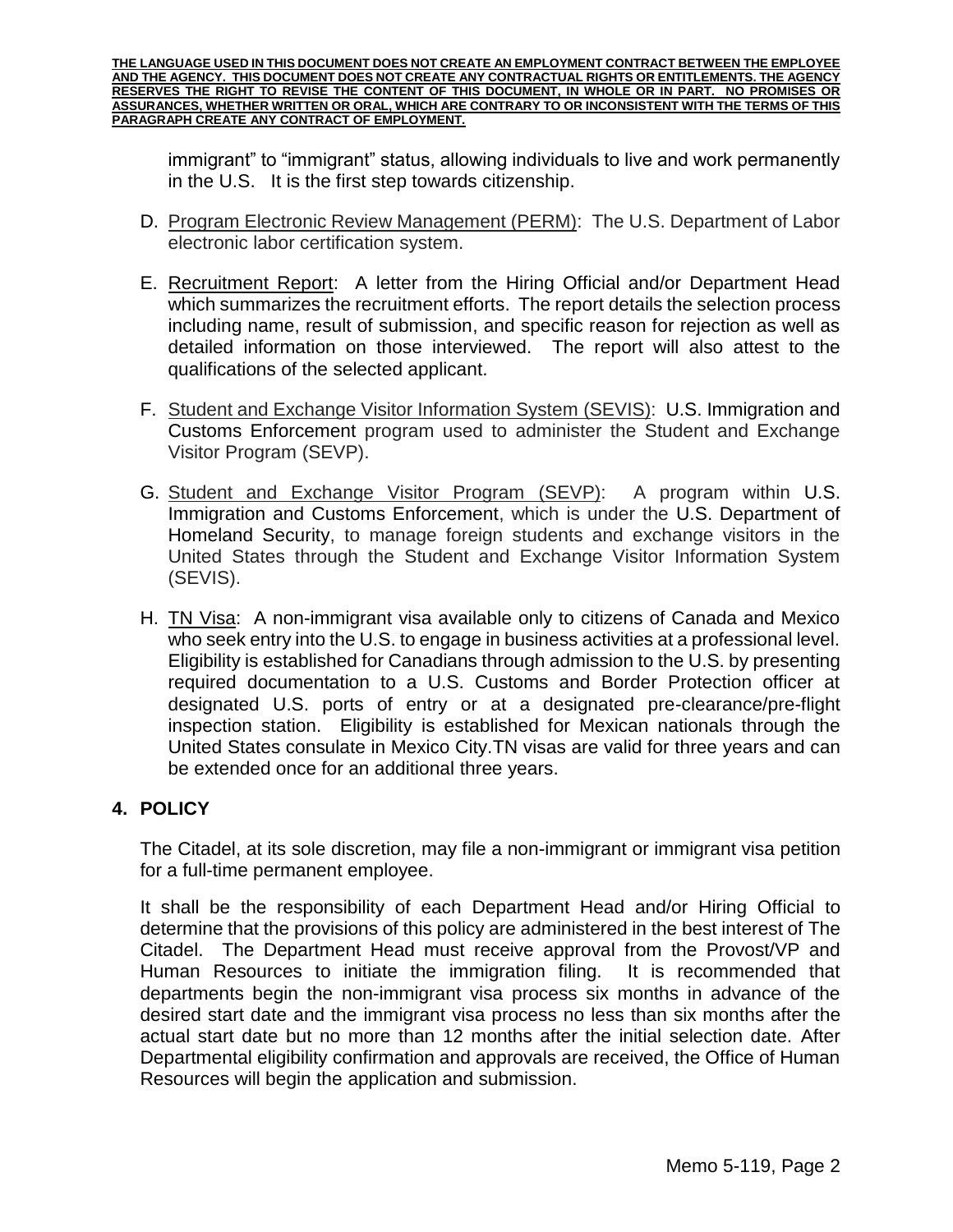- A. Non-Immigrant Visas:
	- 1. Upon the request of a hiring officer or department head, The Citadel will file I-129, Petition for Non-Immigrant Workers for Specialty Workers and the accompanying Labor Condition Application for new hires needing extensions of their current nonimmigrant status and new hires needing initial nonimmigrant status.

Human Resources will produce the DS-2019 for the hiring department and will cover the SEVIS fee.

- 2. The Citadel will request up to three years of additional non-immigrant status starting on the new hire's actual start date.
- 3. The Citadel will pay for all mandatory filing fees associated with every nonimmigrant visa petition or extension for the principle beneficiary. The Citadel will also cover any visa fees that accrued as a result of consular processing.
- 4. Non-mandatory, premium processing fees to expedite the application will be the responsibility of the beneficiary.
- 5. The beneficiary will be responsible for all filing fees and attorney fees for dependents, though The Citadel agrees to cooperate with any such applications and will include with the beneficiary's submission.
- 6. The beneficiary agrees to cooperate fully with all efforts by The Citadel to seek non-immigrant status.
- B. Immigrant Visa (Lawful Permanent Residency or "Green Card"):
	- 1. The hiring officer or department head may request that The Citadel begin the immigrant visa process for any new hires who have been selected through a competitive process no earlier than six months after the new hire's start date. However, the hiring officer or department head should in no situation fail to make such request more than 12 months after the new hire's actual selection date.
	- 2. Hiring officials are required to complete and sign a "recruitment report" prior to filing. Failure to do so could delay or jeopardize the filing.
	- 3. The Citadel will cover all costs and fees associated with the labor certification process with the United States Department of Labor. The beneficiary will not be responsible for any such costs.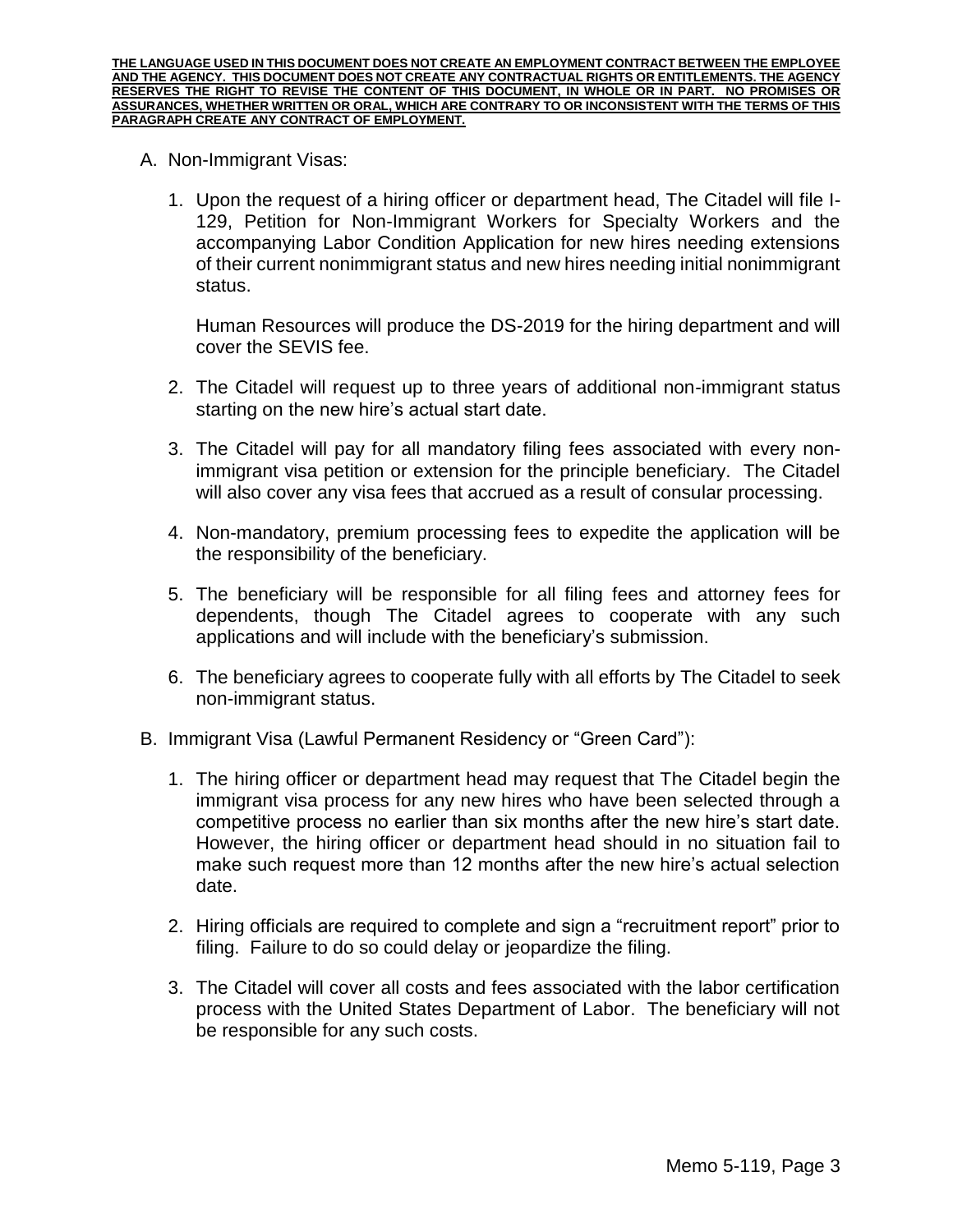- 4. Upon receipt of the approved labor certification (or PERM), The Citadel agrees to pay the filing fees for filing an I-140, Petition for Immigrant Worker and the consular processing fees for the beneficiary.
- 5. The preparation of the I-485, Application for Adjustment of Status, including the fees and any associated attorney fees, are the responsibility of the beneficiary.
- 6. The beneficiary will be responsible for all filing fees for derivatives, though The Citadel agrees to cooperate with any such applications.
- C. Though The Citadel agrees to apply for and cooperate with any applications for non-immigrant and immigrant status, it shall not be responsible for any outcomes of any such applications for a beneficiary or dependent. The Citadel also agrees not to discriminate against any applicant or new hire on any protected basis or need for immigration benefits. Further, all other inquiries for different types of visas will be dealt with on a case by case basis at the sole discretion of The Citadel. Further, regardless of a pending petition or application, all new hires remain at will employees and may be discharged at any time.
- D. The language used in this document does not create an employment contract between the employee and the agency. This document does not create any contractual rights or entitlements. The agency reserves the right to revise the content of this document, in whole or in part. No promises or assurances, whether written or oral, which are contrary to or inconsistent with the terms of this paragraph create any contract of employment.

#### **5. COMPLIANCE**

Failure to comply with this policy may result in disciplinary action up to and including termination.

#### **6. NOTES**

#### **A. Dates of official enactment and amendments:**

Approved by the Vice President for Finance and Business on 2 December 2019

#### **B. Responsible Department:**

Human Resources

#### **C. Responsible Official:**

Chief Human Resources Officer